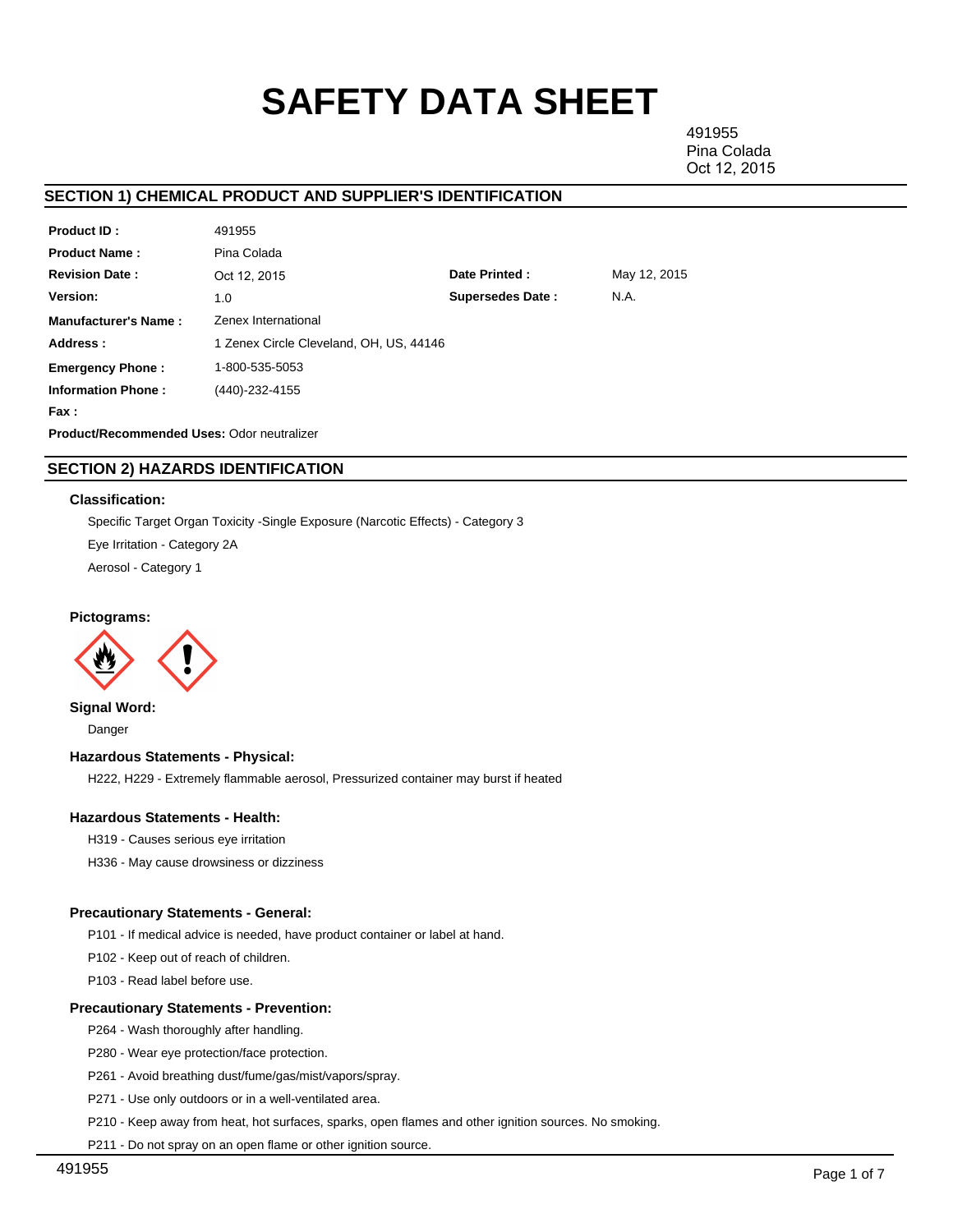## **Precautionary Statements - Response:**

P312 - Call a POISON CENTER or doctor/physician if you feel unwell.

P305 + P351 + P338 - IF IN EYES: Rinse cautiously with water for several minutes. Remove contact lenses, if present and easy to do. Continue rinsing.

P337 + P313 - If eye irritation persists: Get medical advice/attention.

P304 + P340 - IF INHALED: Remove person to fresh air and keep comfortable for breathing.

#### **Precautionary Statements - Storage:**

P403 + P405 - Store in a well-ventilated place. Store locked up.

P410 - Protect from sunlight.

P412 - Do not expose to temperatures exceeding 50°C/122°F.

#### **Precautionary Statements - Disposal:**

P501 - Dispose of contents and container in accordance with all local, regional, national and international regulations.

# **SECTION 3) COMPOSITION / INFORMATION ON INGREDIENTS**

| CAS          | <b>Chemical Name</b> | % by Weight |
|--------------|----------------------|-------------|
| 0000067-64-1 | <b>ACETONE</b>       | 46% - 81%   |
| 0000074-98-6 | <b>PROPANE</b>       | 19% - 34%   |
|              |                      |             |

# **SECTION 4) FIRST-AID MEASURES**

#### **Inhalation:**

Remove source of exposure or move person to fresh air and keep comfortable for breathing.

If exposed/feel unwell/concerned: Call a POISON CENTER/doctor.

Eliminate all ignition sources if safe to do so.

## **Eye Contact:**

Remove source of exposure or move person to fresh air. Rinse eyes cautiously with lukewarm, gently flowing water for several minutes, while holding the eyelids open. Remove contact lenses, if present and easy to do. Continue rinsing for a duration of 15-20 minutes. Take care not to rinse contaminated water into the unaffected eye or onto the face. If eye irritation persists: Get medical advice/attention.

#### **Skin Contact:**

Take off immediately all contaminated clothing, shoes and leather goods (e.g. watchbands, belts). Gently blot or brush away excess product. Wash with plenty of lukewarm, gently flowing water for a duration of 15-20 minutes. Call a POISON CENTER/doctor if you feel unwell. Store contaminated clothing under water and wash before reuse or discard.

#### **Ingestion:**

Rinse mouth. Do NOT induce vomiting. Immediately call a POISON CENTER/doctor. If vomiting occurs naturally, lie on your side, in the recovery position.

Never give anything by mouth to an unconscious or convulsing victim. Keep person warm and quiet.

## **SECTION 5) FIRE-FIGHTING MEASURES**

#### **Suitable Extinguishing Media:**

Use water, fog, dry chemical, or carbon dioxide.

Carbon dioxide can displace oxygen. Use caution when applying carbon dioxide in confined spaces. Simultaneous use of foam and water on the same surface is to be avoided as water destroys the foam.

## **Unsuitable Extinguishing Media:**

Water may be ineffective but can be used to cool containers exposed to heat or flame.

#### **Specific Hazards in Case of Fire:**

Contents under pressure. Keep away from ignition sources and open flames. Exposure of containers to extreme heat and flames can cause them to rupture often with violent force.

Aerosol cans may rupture when heated.

Heated cans may burst.

In fire, will decompose to carbon dioxide, carbon monoxide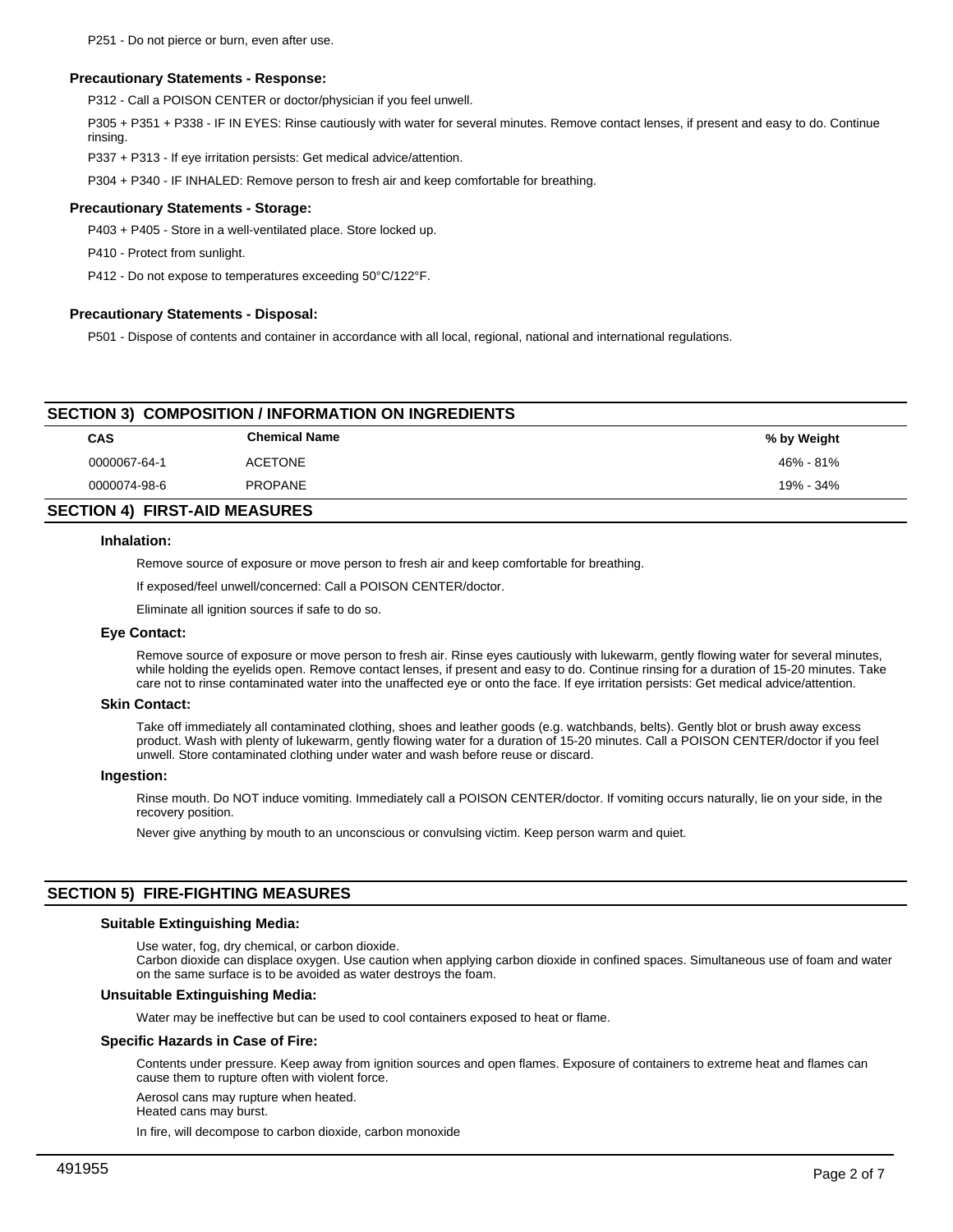## **Fire-Fighting Procedures:**

Isolate immediate hazard area and keep unauthorized personnel out. Stop spill/release if it can be done safely. Move undamaged containers from immediate hazard area if it can be done safely. Water spray may be useful in minimizing or dispersing vapors and to protect personnel.

Dispose of fire debris and contaminated extinguishing water in accordance with official regulations.

#### **Special Protective Actions:**

Wear protective pressure self-contained breathing apparatus (SCBA)and full turnout gear.

Care should always be exercised in dust/mist areas.

## **SECTION 6) ACCIDENTAL RELEASE MEASURES**

#### **Emergency Procedure:**

Flammable/combustible material.

ELIMINATE all ignition sources (no smoking, flares, sparks, or flames in immediate area). Stay upwind; keep out of low areas. Immediately turn off or isolate any source of ignition. Keep unnecessary people away; isolate hazard area and deny entry. Do not touch or walk through spilled material. Clean up immediately. Use absorbent sweeping compound to soak up material and put into suitable container for proper disposal.

#### **Recommended Equipment:**

Positive pressure, full-face piece self-contained breathing apparatus(SCBA), or positive pressure supplied air respirator with escape SCBA (NIOSH approved).

#### **Personal Precautions:**

ELIMINATE all ignition sources (no smoking, flares, sparks, or flames in immediate area). Use explosion proof equipment. Avoid breathing vapor. Avoid contact with skin, eye or clothing. Do not touch damaged containers or spilled materials unless wearing appropriate protective clothing.

#### **Environmental Precautions:**

Stop spill/release if it can be done safely. Prevent spilled material from entering sewers, storm drains, other unauthorized drainage systems and natural waterways by using sand, earth, or other appropriate barriers.

# **SECTION 7) HANDLING AND STORAGE**

#### **General:**

For industrial and institutional use only. For use by trained personnel only. Keep away from children. Wash hands after use. Do not get in eyes, on skin or on clothing. Do not breathe vapors or mists. Use good personal hygiene practices. Eating, drinking and smoking in work areas is prohibited. Remove contaminated clothing and protective equipment before entering eating areas. Eyewash stations and showers should be available in areas where this material is used and stored. **Ventilation Requirements:**

Use only with adequate ventilation to control air contaminants to their exposure limits. The use of local ventilation is recommended to control emissions near the source.

#### **Storage Room Requirements:**

Keep container(s) tightly closed and properly labeled. Store in cool, dry, well-ventilated areas away from heat, direct sunlight and incompatibilities. Store in approved containers and protect against physical damage. Keep containers securely sealed when not in use. Indoor storage should meet OSHA standards and appropriate fire codes. Containers that have been opened must be carefully resealed to prevent leakage. Empty container retain residue and may be dangerous.

Do not cut, drill, grind, weld, or perform similar operations on or near containers. Do not pressurize containers to empty them. Ground all structures, transfer containers and equipment to conform to the national electrical code. Use procedures that prevent static electrical sparks. Static electricity may accumulate and create a fire hazard.

Store at temperatures below 120°F.

# **SECTION 8) EXPOSURE CONTROLS, PERSONAL PROTECTION**

## **Eye Protection:**

Chemical goggles, safety glasses with side shields or vented/splash proof goggles. Contact lenses may absorb irritants. Particles may adhere to lenses and cause corneal damage.

#### **Skin Protection:**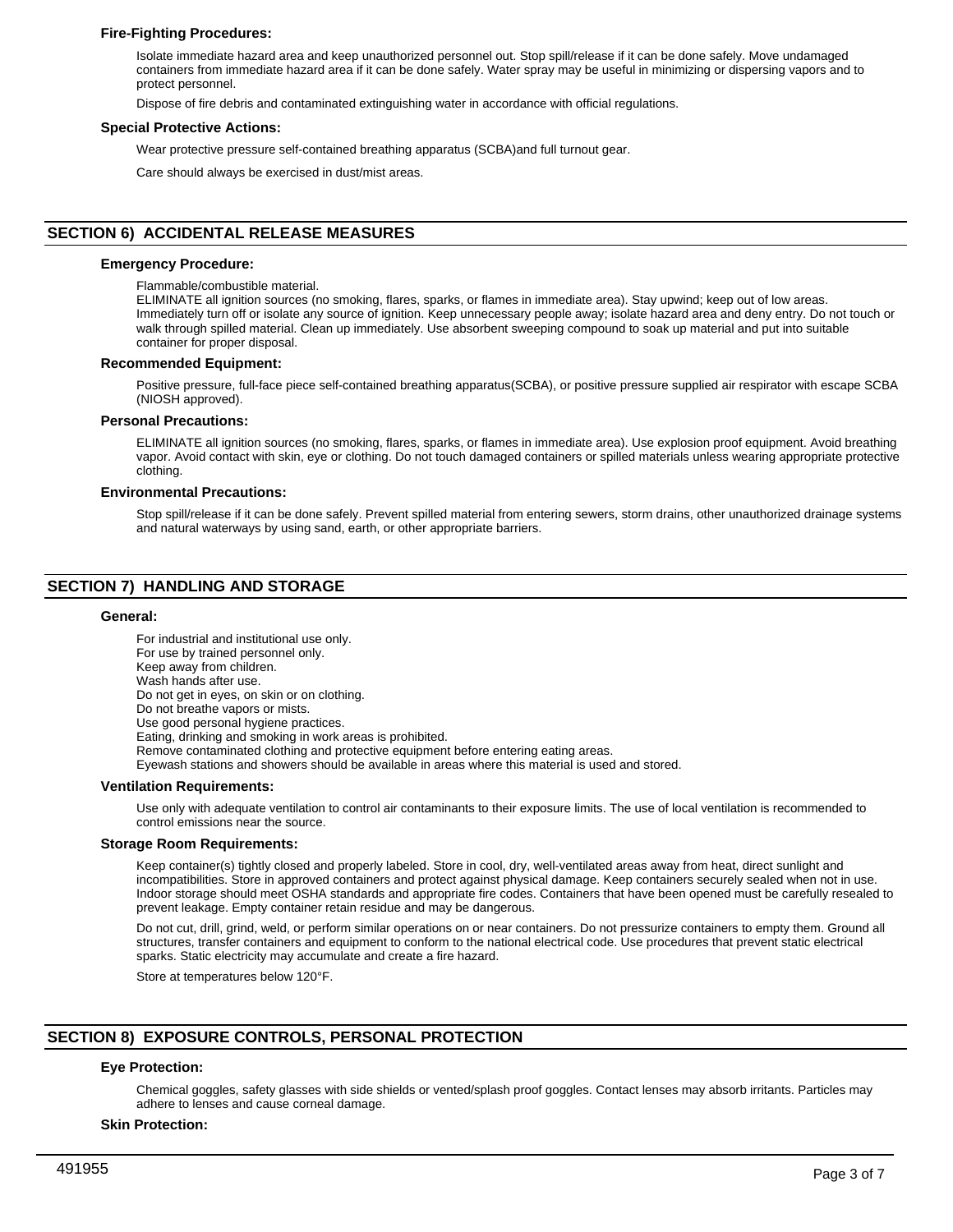Wear gloves, long sleeved shirt, long pants and other protective clothing as required to minimize skin contact.

Use of gloves approved to relevant standards made from the following materials may provide suitable chemical protection: PVC, neoprene or nitrile rubber gloves. Suitability and durability of a glove is dependent on usage, e.g. frequency and duration of contact, chemical resistance of glove material, glove thickness, dexterity. Always seek advice from glove suppliers. Contaminated gloves should be replaced. Chemical-resistant clothing is recommended to avoid prolonged contact. Avoid unnecessary skin contact.

## **Respiratory Protection:**

If engineering controls do not maintain airborne concentrations to a level which is adequate to protect worker, a respiratory protection program that meets or is equivalent to OSHA 29 CFR 1910.134 and ANSI Z88.2 should be followed. Check with respiratory protective equipment suppliers. Where air-filtering respirators are suitable, select an appropriate combination of mask and filter. Select a filter suitable for combined particulate/organic gases and vapors.

When spraying more than one half can continuously or more than one can consecutively, use NIOSH approved respirator.

## **Appropriate Engineering Controls:**

Provide exhaust ventilation or other engineering controls to keep the airborne concentrations of vapors below their respective threshold limit value.

| <b>Chemical Name</b> | OSHA<br>TWA<br>(ppm) | OSHA<br>TWA<br>(mg/m3) | <b>OSHA</b><br><b>STEL</b><br>(ppm) | OSHA<br>STEL<br>(mg/m3) | OSHA-<br>Tables-<br>Z1,2,3 | <b>OSHA</b><br>Carcinogen | OSHA<br>Skin<br>designation | <b>NIOSH</b><br>TWA<br>(ppm) | <b>NIOSH</b><br>TWA<br>(mg/m3) | <b>NIOSH</b><br>STEL<br>(ppm) | <b>NIOSH</b><br><b>STEL</b><br>(mg/m3) | <b>NIOSH</b><br>Carcinogen |
|----------------------|----------------------|------------------------|-------------------------------------|-------------------------|----------------------------|---------------------------|-----------------------------|------------------------------|--------------------------------|-------------------------------|----------------------------------------|----------------------------|
| <b>ACETONE</b>       | 1000                 | 2400                   |                                     |                         |                            |                           |                             | 250                          | 590                            |                               |                                        |                            |
| <b>PROPANE</b>       | 1000                 | 1800                   |                                     |                         |                            |                           |                             | 1000                         | 1800                           |                               |                                        |                            |

| Chemical Name  | ACGIH<br>TWA<br>(ppm)                              | <b>ACGIH</b><br><b>TWA</b><br>(mg/m3) | <b>ACGIH</b><br><b>STEL</b><br>(ppm) | <b>ACGIH</b><br><b>STEL</b><br>(mg/m3) |
|----------------|----------------------------------------------------|---------------------------------------|--------------------------------------|----------------------------------------|
| <b>ACETONE</b> | 500                                                | 1188                                  | 750                                  | 1782                                   |
| <b>PROPANE</b> | See<br>Appendix<br>F: Minimal<br>Oxygen<br>Content |                                       |                                      |                                        |

# **SECTION 9) PHYSICAL AND CHEMICAL PROPERTIES**

## **Physical and Chemical Properties**

| Density                      | 5.66323 lb/gal         |
|------------------------------|------------------------|
| Density VOC                  | 1.62818 lb/gal         |
| % VOC                        | 28.75000%              |
| <b>VOC Actual</b>            | 1.62818 lb/gal         |
| <b>VOC Actual</b>            | 195.10460 g/l          |
| <b>VOC Regulatory</b>        | 1.62818 lb/gal         |
| <b>VOC Regulatory</b>        | 195.10460 g/l          |
| Appearance                   | <b>NA</b>              |
| <b>Odor Threshold</b>        | <b>NA</b>              |
| <b>Odor Description</b>      | Pina Colada            |
| pH                           | <b>NA</b>              |
| <b>Water Solubility</b>      | <b>NA</b>              |
| Flammability                 | Flashpoint below 73 °F |
| Flash Point Symbol           | <b>NA</b>              |
| <b>Flash Point</b>           | <b>NA</b>              |
| Viscosity                    | <b>NA</b>              |
| Lower Explosion Level        | <b>NA</b>              |
| <b>Upper Explosion Level</b> | <b>NA</b>              |
| <b>Melting Point</b>         | <b>NA</b>              |
| Vapor Density                | Slower than ether      |
|                              |                        |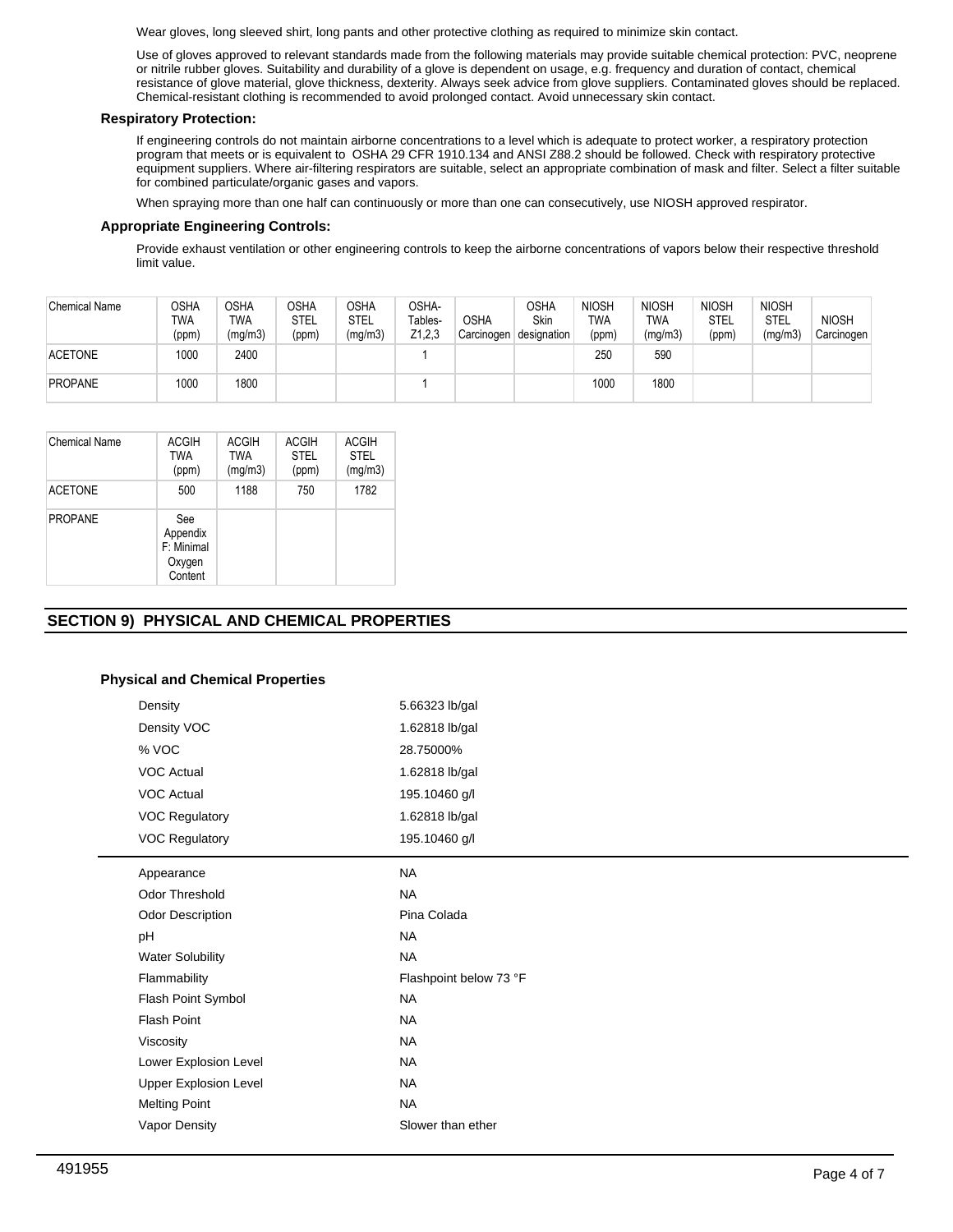| Freezing Point          | ΝA                |
|-------------------------|-------------------|
| Low Boiling Point       | ΝA                |
| High Boiling Point      | NA                |
| Decomposition Pt        | ΝA                |
| Auto Ignition Temp      | ΝA                |
| <b>Evaporation Rate</b> | Slower than ether |

# **SECTION 10) STABILITY AND REACTIVITY**

## **Stability:**

Stable.

## **Conditions to Avoid:**

High temperatures.

## **Incompatible Materials:**

None known.

## **Hazardous Reactions/Polymerization:**

Will not occur.

## **Hazardous Decomposition Products:**

In fire, will decompose to carbon dioxide, carbon monoxide.

## **SECTION 11) TOXICOLOGICAL INFORMATION**

## **Skin Corrosion/Irritation:**

Overexposure will cause defatting of skin.

## **Serious Eye Damage/Irritation:**

Overexposure will cause redness and burning sensation.

Causes serious eye irritation

#### **Carcinogenicity:**

No data available

## **Germ Cell Mutagenicity:**

No data available

## **Reproductive Toxicity:**

No data available

#### **Respiratory/Skin Sensitization:**

No data available

## **Specific Target Organ Toxicity - Single Exposure:**

May cause drowsiness or dizziness

## **Specific Target Organ Toxicity - Repeated Exposure:**

No data available

## **Aspiration Hazard:**

Aspiration hazard if swallowed.

#### **Acute Toxicity:**

Inhalation: effect of overexposure include irritation of respiratory tract, headache, dizziness, nausea, and loss of coordination. Extreme overexposure may result in unconsciousness and possibly death.

0000067-64-1 ACETONE

LC50 (male rat): 30000 ppm (4-hour exposure); cited as 71000 mg/m3 (4-hour exposure) (29) LC50 (male mouse): 18600 ppm (4-hour exposure); cited as 44000 mg/m3 (4-hour exposure) (29)

LD50 (oral, female rat): 5800 mg/kg (24)

LD50 (oral, mature rat): 6700 mg/kg (cited as 8.5 mL/kg) (31)

LD50 (oral, newborn rat): 1750 mg/kg (cited as 2.2 mL/kg) (31)

LD50 (oral, mouse): 3000 mg/kg (32,unconfirmed)

LD50 (dermal, rabbit): Greater than 16000 mg/kg cited as 20 mL/kg) (30)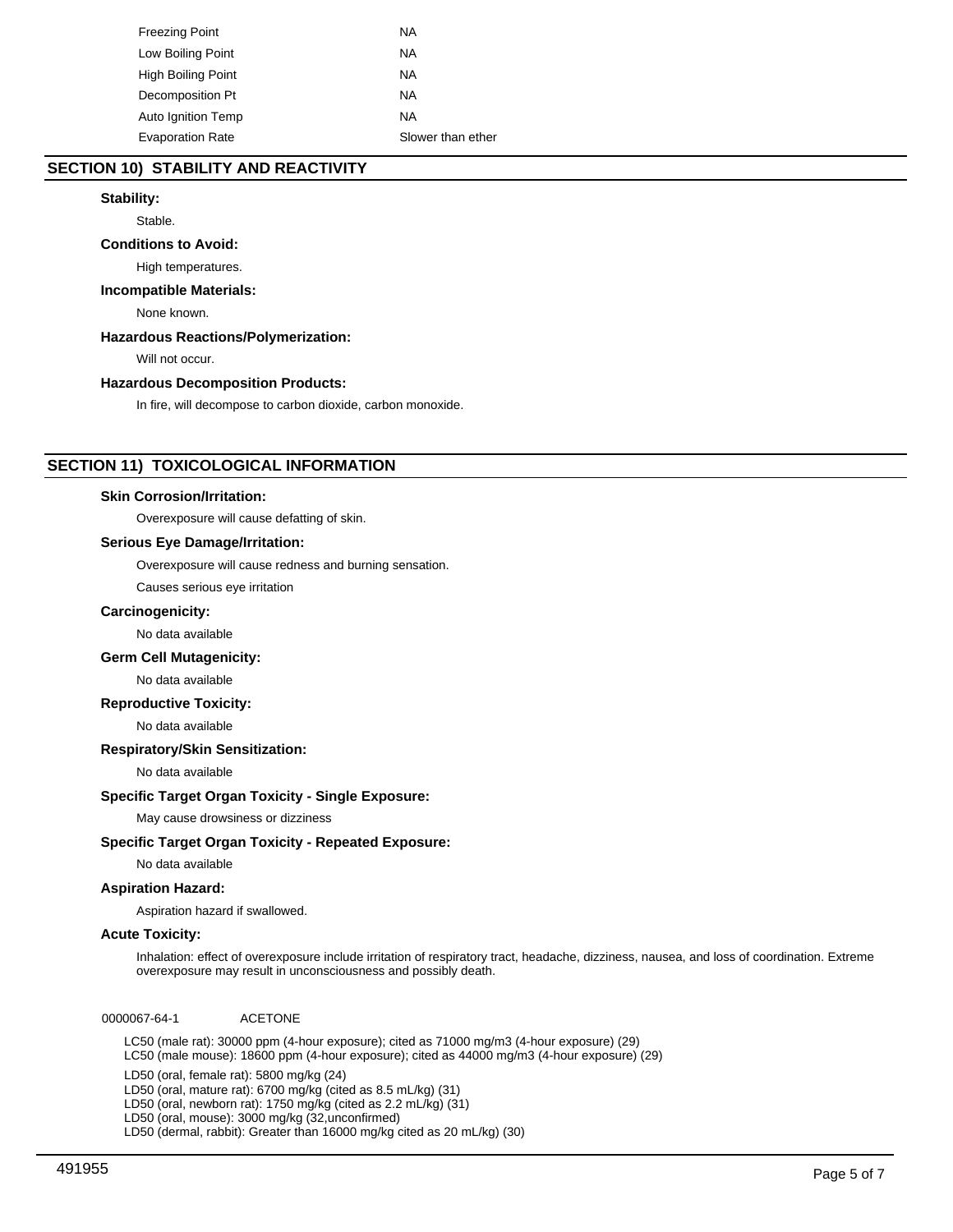## **Potential Health Effects - Miscellaneous**

0000067-64-1 ACETONE

The following medical conditions may be aggravated by exposure: lung disease, eye disorders, skin disorders. Overexposure may cause damage to any of the following organs/systems: blood, central nervous system, eyes, kidneys, liver, respiratory system, skin.

## **SECTION 12) ECOLOGICAL INFORMATION**

## **Toxicity:**

No data available.

## **Mobility in Soil:**

No data available.

## **Other Adverse Effects:**

No data available.

## **Bio-accumulative Potential**

0000067-64-1 ACETONE

Does not bioaccumulate

## **Persistence and Degradability**

0000067-64-1 ACETONE

91% readily biodegradable, Method: OECD Test Guideline 301B

# **SECTION 13) DISPOSAL CONSIDERATIONS**

#### **Water Disposal:**

Under RCRA, it is the responsibility of the user of the product, to determine a the time of disposal whether the product meets RCRA criteria for hazardous waste. Waste management should be in full compliance with federal, state, and local laws.

Empty containers retain product residue which may exhibit hazards of material, therefore do not pressurize, cut, glaze, weld or use for any other purposes. Return drums to reclamation centers for proper cleaning and reuse.

## **SECTION 14) TRANSPORT INFORMATION**

## **U.S. DOT Information:**

Consumer Commodity, ORM-D

## **IMDG Information:**

Consumer Commodity, ORM-D

## **IATA Information:**

Consumer Commodity, ORM-D

## **SECTION 15) REGULATORY INFORMATION**

| CAS          | Chemical Name  | % By Weight | <b>Regulation List</b>                             |
|--------------|----------------|-------------|----------------------------------------------------|
| 0000067-64-1 | <b>ACETONE</b> |             | 46% - 81% CERCLA, SARA312, TSCA, RCRA, ACGIH, OSHA |
| 0000074-98-6 | <b>PROPANE</b> |             | 19% - 34% SARA312, TSCA, ACGIH, OSHA               |

## **SECTION 16) OTHER INFORMATION**

## **Glossary:**

\* There are points of differences between OSHA GHS and UN GHS. In 90% of the categories, they can be used interchangeably, but for the Skin Corrosion/Irritant Category and the Specific Target Organ Toxicity (Single and Repeated Exposure) Categories. In these cases, our system will say UN GHS.